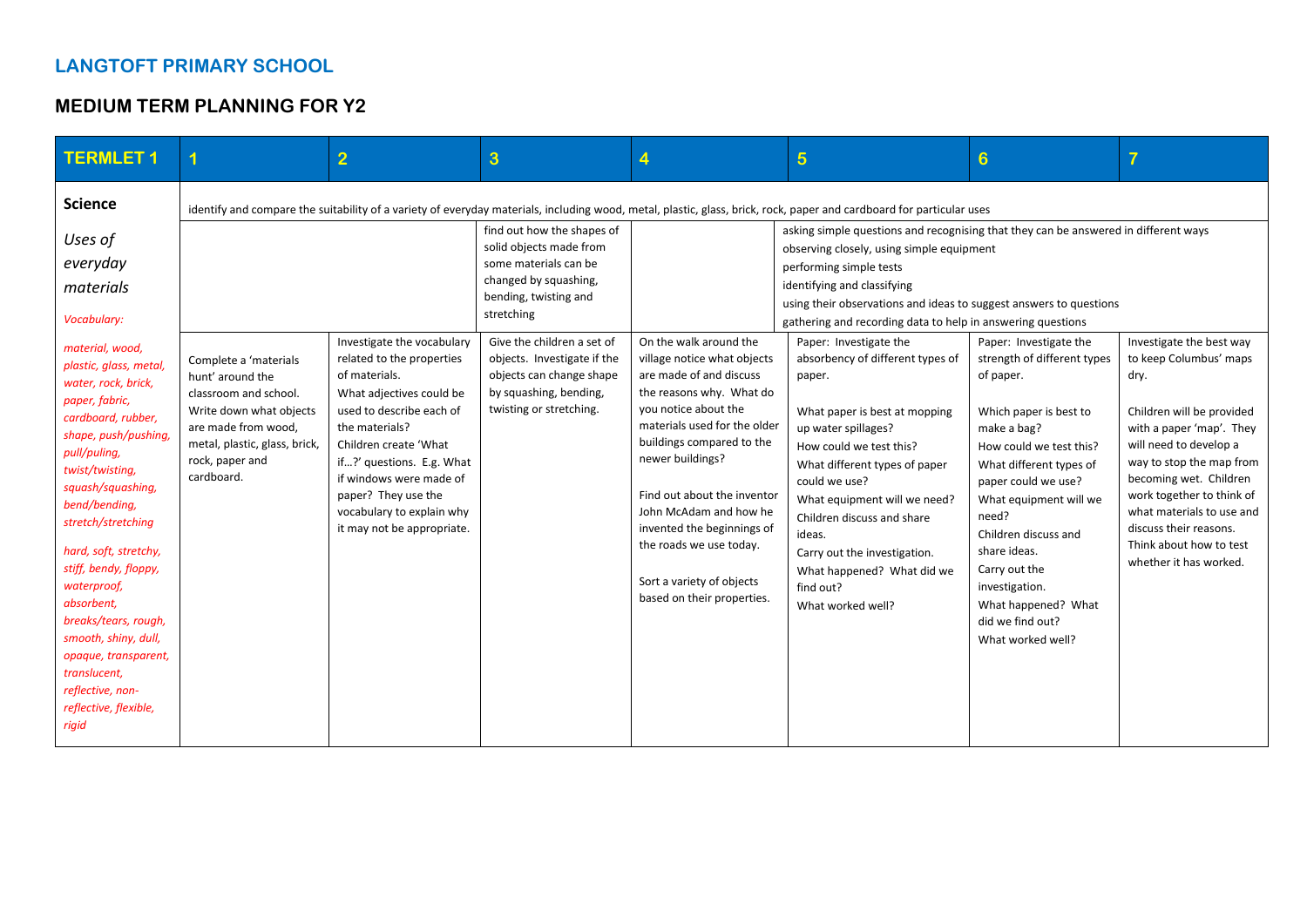| <b>History</b>                                                                                                                               |                                                           |                                                                                                                                                                                                                                     |                                                                                                                                                                                                                                                                                    | significant historical events, people and<br>places in their own locality<br>changes within living reveal memory -<br>where appropriate, these should be used<br>to aspects of change in national life                                                                                                                                                                                                                                                                                                                                                                                                                                                                                                                              |                                                                                                                                                | the lives of significant individuals in the past who have contributed to national<br>and international achievements, some should be used to compare aspects of<br>life in different periods (Christopher Columbus and Neil Armstrong)                                                                                                                                         |                                                                                                                                                                                                                 |
|----------------------------------------------------------------------------------------------------------------------------------------------|-----------------------------------------------------------|-------------------------------------------------------------------------------------------------------------------------------------------------------------------------------------------------------------------------------------|------------------------------------------------------------------------------------------------------------------------------------------------------------------------------------------------------------------------------------------------------------------------------------|-------------------------------------------------------------------------------------------------------------------------------------------------------------------------------------------------------------------------------------------------------------------------------------------------------------------------------------------------------------------------------------------------------------------------------------------------------------------------------------------------------------------------------------------------------------------------------------------------------------------------------------------------------------------------------------------------------------------------------------|------------------------------------------------------------------------------------------------------------------------------------------------|-------------------------------------------------------------------------------------------------------------------------------------------------------------------------------------------------------------------------------------------------------------------------------------------------------------------------------------------------------------------------------|-----------------------------------------------------------------------------------------------------------------------------------------------------------------------------------------------------------------|
| Let's Explore-<br>Changes in the<br>villages of<br>Langtoft.<br>Famous<br>explorers-<br>Columbus and<br>Armstrong                            |                                                           |                                                                                                                                                                                                                                     | Explain that we will be<br>finding out about<br>famous explorers from<br>be explorers in our<br>village. What<br>characteristics will we<br>need?<br>ones are older and<br>do we know? What<br>materials were used?<br>were there? Compare<br>the old school to the<br>new school. | What do explorers do?<br>the past but first we will<br>During village walk look<br>at the buildings. Which<br>which are newer. How<br>What differing features                                                                                                                                                                                                                                                                                                                                                                                                                                                                                                                                                                       | Look at old<br>and new<br>photographs<br>to compare<br>Langtoft<br>now to the<br>past.<br>What has<br>changed?<br>What was<br>there<br>before? | Do you know any<br>explorers?<br>How would people have<br>explored in the past?<br>Who was Christopher<br>Columbus? Share<br>powerpoint and<br><b>Christopher Columbus</b><br>text teaching the<br>children key<br>information about his<br>life and what life was<br>like in 1492.<br>What did he do? Why is<br>he famous?<br>Order key events of his<br>life on a timeline. | What was life like on board of a ship in 1492?<br>Look at a range of sources and discuss why there<br>may be variations in events.<br>Write a job advert asking people to apply for a job<br>on Columbus' ship. |
| Geography<br>Let's Explore-<br>Langtoft<br>Vocabulary:<br>Human features,<br>physical features,<br>Soil, vegetation, city,<br>town, village, | 4)<br>use basic geographical vocabulary to refer to:<br>٠ | key physical features, including: soil, vegetation,<br>features; devise a simple map; and use and construct basic symbols in a key<br>the key human and physical features of its surrounding environment<br>Look at different types | Provide a map of                                                                                                                                                                                                                                                                   | understand geographical similarities and differences through studying the human and physical<br>geography of a small area of the United Kingdom (compare with a city and a rural area in China in term<br>key human features, including: city, town, village, factory, farm, house, office and shop<br>use simple compass directions (north, south, east and west) and locational and directional language [for<br>example, near and far, left and right], to describe the location of features and routes on a map<br>use aerial photographs and plan perspectives to recognise landmarks and basic human and physical<br>use simple fieldwork and observational skills to study the geography of their school and its grounds and |                                                                                                                                                | use world maps, atlases<br>and globes to identify<br>the United Kingdom<br>and its countries,<br>(revision from Y1) as<br>well as the countries,<br>continents and oceans                                                                                                                                                                                                     |                                                                                                                                                                                                                 |
| factory, farm, house,<br>office, shop                                                                                                        | What do we know<br>about Langtoft?                        | of maps, including<br>google maps.                                                                                                                                                                                                  | Langtoft. Use aerial<br>photographs and<br>Google maps,                                                                                                                                                                                                                            | Draw a map of Langtoft                                                                                                                                                                                                                                                                                                                                                                                                                                                                                                                                                                                                                                                                                                              | showing the location of key<br>human and physical features.                                                                                    | Revise the countries of<br>the United Kingdom                                                                                                                                                                                                                                                                                                                                 | Revision of names of continents and oceans.                                                                                                                                                                     |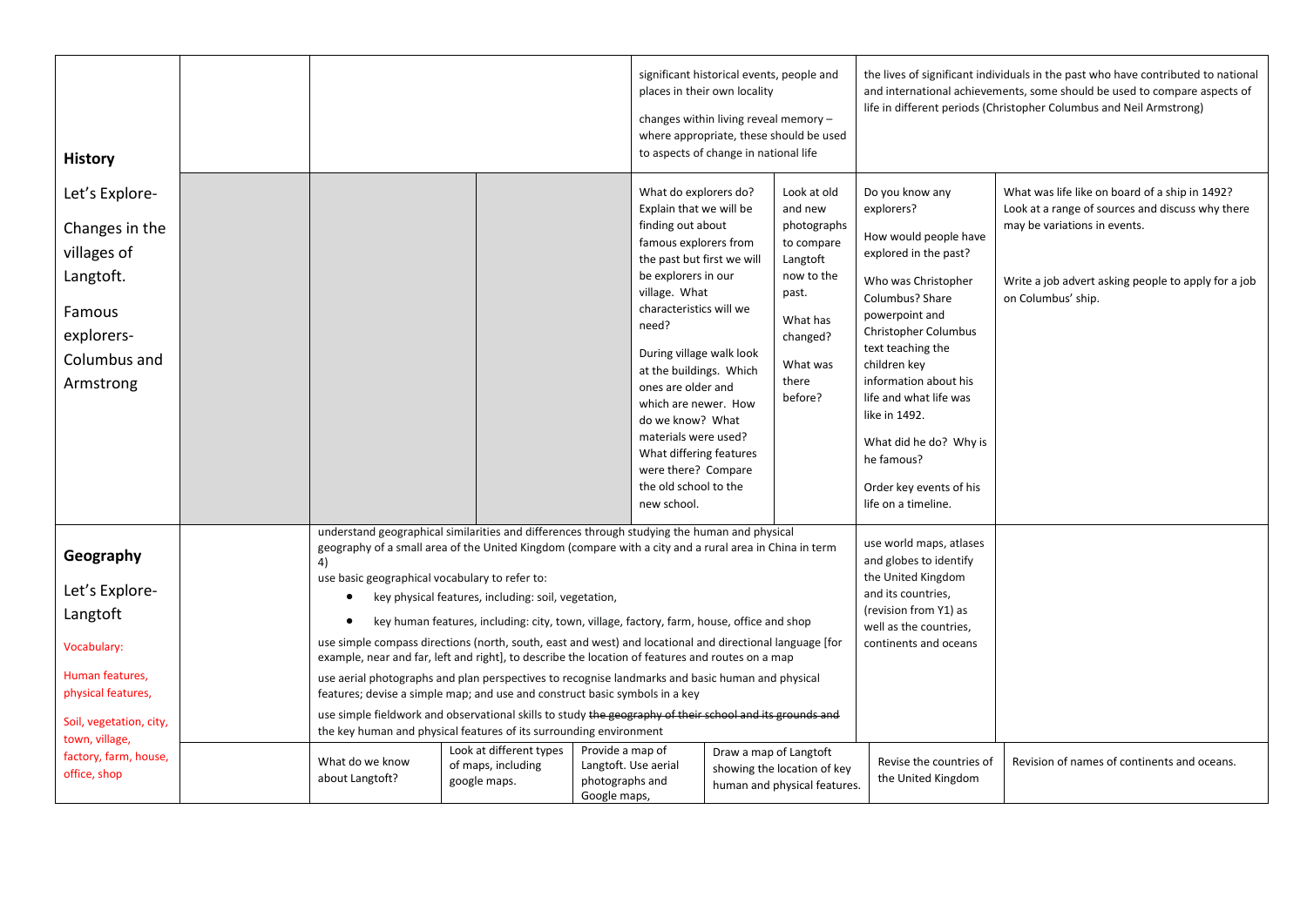| Compass directions,<br>north, south, east,<br>west,<br>Aerial photographs,<br>landmarks, map,<br>symbols, fieldwork, | What are the main<br>features of Langtoft?<br>Teach the children<br>about human and<br>physical features.<br>Children complete a<br>table where they<br>write/draw pictures of<br>the main human<br>features they can<br>think of in Langtoft.                                                                                                                                                                           | Find examples of<br>cities, towns, villages,<br>factories, farms,<br>houses, shops and<br>offices, rivers,<br>mountains,<br>How are places<br>shown? Look at the<br>use of symbols to<br>show where places<br>are.<br>Children design an<br>imaginary town, using<br>symbols to show what<br>physical and human<br>features are there.<br>Use the maps use<br>compass directions,<br>north, south, east,<br>west. What is north of<br>Langtoft? Name a<br>place south of<br>London<br>Play games where<br>children move N, S, E,<br>W. | including satellite<br>version.<br>Draw and label<br>different symbols<br>shown on the map<br>around Langtoft, eg<br>church, pub, post<br>office.<br>Carry out fieldwork in<br>Langtoft. Notice the<br>human and physical<br>features and the<br>location of them.<br>Follow a route around<br>the village.<br>Complete a 'quiz'<br>focusing on key<br>human features and<br>landmarks. | (Base map may be provided<br>for children to add<br>information to).<br>Create a<br>booklet/leaflet/poster<br>providing information about<br>Langtoft. | and locate using an<br>atlas.<br>Teach the continents<br>and oceans of the<br>world. Use an atlas,<br>globe and world map<br>to locate.<br>Mark on a world map.<br>Ext: Be able to name<br>some of the countries<br>in each continent.<br>Know that England is<br>in Europe. | Quizzes where children locate the continents<br>and oceans.                                                                                                                                                                                                                                                                                                                      |  |
|----------------------------------------------------------------------------------------------------------------------|--------------------------------------------------------------------------------------------------------------------------------------------------------------------------------------------------------------------------------------------------------------------------------------------------------------------------------------------------------------------------------------------------------------------------|----------------------------------------------------------------------------------------------------------------------------------------------------------------------------------------------------------------------------------------------------------------------------------------------------------------------------------------------------------------------------------------------------------------------------------------------------------------------------------------------------------------------------------------|-----------------------------------------------------------------------------------------------------------------------------------------------------------------------------------------------------------------------------------------------------------------------------------------------------------------------------------------------------------------------------------------|--------------------------------------------------------------------------------------------------------------------------------------------------------|------------------------------------------------------------------------------------------------------------------------------------------------------------------------------------------------------------------------------------------------------------------------------|----------------------------------------------------------------------------------------------------------------------------------------------------------------------------------------------------------------------------------------------------------------------------------------------------------------------------------------------------------------------------------|--|
|                                                                                                                      |                                                                                                                                                                                                                                                                                                                                                                                                                          | collaboratively with others, taking turns and sharing ideas.                                                                                                                                                                                                                                                                                                                                                                                                                                                                           |                                                                                                                                                                                                                                                                                                                                                                                         |                                                                                                                                                        |                                                                                                                                                                                                                                                                              | Pupils will develop the fundamental skills of balancing, running, changing direction, jumping, hopping and skipping. Pupils will be given opportunities to work with a range of different<br>equipment. Pupils will be asked to observe and recognise improvements for their own and others' skills and identify areas of strength. Pupils will be given the opportunity to work |  |
| P.E.<br><b>Fundamentals</b><br><b>Net and Wall</b>                                                                   | To develop balance,<br>stability and landing<br>safely                                                                                                                                                                                                                                                                                                                                                                   | To explore how the<br>body moves<br>differently when<br>running at different<br>speeds                                                                                                                                                                                                                                                                                                                                                                                                                                                 | To develop changing<br>direction and dodging                                                                                                                                                                                                                                                                                                                                            | To develop and explore<br>jumping, hopping and<br>skipping action                                                                                      | To develop<br>coordination<br>and<br>combining<br>jumps                                                                                                                                                                                                                      | To develop combination jumping and skipping in<br>an individual rope                                                                                                                                                                                                                                                                                                             |  |
|                                                                                                                      | Pupils will develop the basic skills involved in net and wall games. They will develop their understanding of the principles of net and wall games such as using the ready position to defend<br>their space and sending the ball away from an opponent to maximise their chances of scoring. They will learn to play games honestly, abiding by the rules and showing respect towards<br>their opponents and teammates. |                                                                                                                                                                                                                                                                                                                                                                                                                                                                                                                                        |                                                                                                                                                                                                                                                                                                                                                                                         |                                                                                                                                                        |                                                                                                                                                                                                                                                                              |                                                                                                                                                                                                                                                                                                                                                                                  |  |
|                                                                                                                      | To develop racket<br>familiarisation                                                                                                                                                                                                                                                                                                                                                                                     | To develop placing an<br>object                                                                                                                                                                                                                                                                                                                                                                                                                                                                                                        | To use the ready<br>position to defend a<br>space on court                                                                                                                                                                                                                                                                                                                              | To develop returning a ball<br>with hands                                                                                                              | To develop returning a<br>ball with a racket                                                                                                                                                                                                                                 | To move an opponent to win a point                                                                                                                                                                                                                                                                                                                                               |  |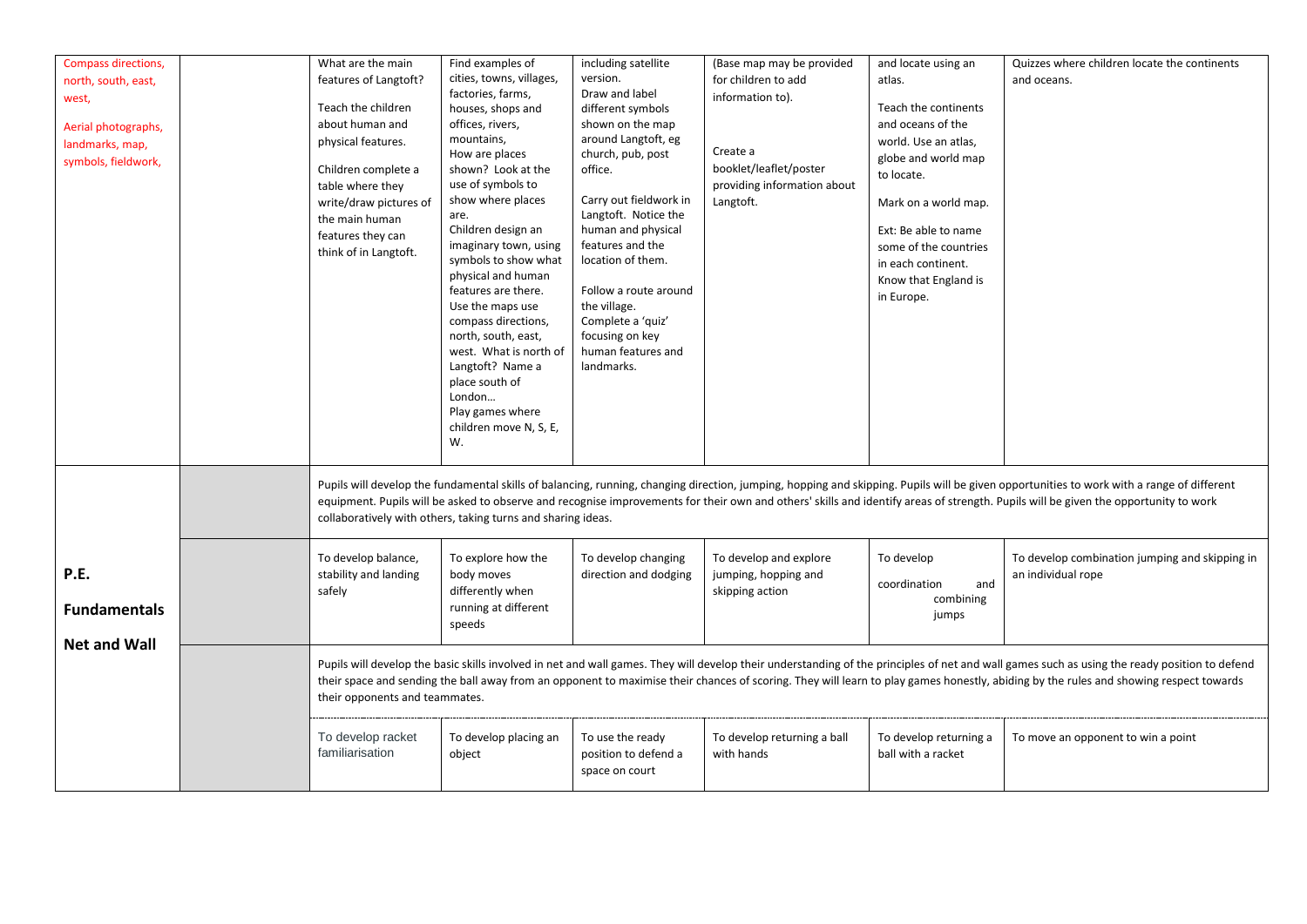| Art<br>Sketching<br>buildings-<br>textures,<br>shape, |                                                                                                                                                                                   |  | to develop a wide<br>range of art and<br>design techniques in<br>using colour, pattern,<br>texture, line, shape,<br>form and space | to use drawing,<br>painting and sculpture<br>to develop and share<br>their ideas,<br>experiences and<br>imagination                                         |                                                                                                         |                                                                                                                                                                            |                                                                                                                                                                                                                                                                                                                     |  |  |
|-------------------------------------------------------|-----------------------------------------------------------------------------------------------------------------------------------------------------------------------------------|--|------------------------------------------------------------------------------------------------------------------------------------|-------------------------------------------------------------------------------------------------------------------------------------------------------------|---------------------------------------------------------------------------------------------------------|----------------------------------------------------------------------------------------------------------------------------------------------------------------------------|---------------------------------------------------------------------------------------------------------------------------------------------------------------------------------------------------------------------------------------------------------------------------------------------------------------------|--|--|
|                                                       |                                                                                                                                                                                   |  | Use pencil to create<br>different textures and<br>shades.                                                                          | Copy a photograph of<br>a building from<br>Langtoft using pencil.<br>Focus on the shapes<br>and the way of using<br>pencil to create<br>different textures. | Use pencils and pencil<br>crayons to draw Columbus'<br>ship.<br>Use techniques to show the<br>textures. |                                                                                                                                                                            |                                                                                                                                                                                                                                                                                                                     |  |  |
| <b>D&amp;T</b>                                        |                                                                                                                                                                                   |  |                                                                                                                                    |                                                                                                                                                             |                                                                                                         | design purposeful,<br>functional, appealing<br>products for<br>themselves and other<br>users based on design<br>criteria                                                   | select from and use a range of tools and<br>equipment to perform practical tasks [for<br>example, cutting, shaping, joining and finishing]<br>select from and use a wide range of materials<br>and components, including construction<br>materials, textiles and ingredients, according to<br>their characteristics |  |  |
|                                                       |                                                                                                                                                                                   |  |                                                                                                                                    |                                                                                                                                                             |                                                                                                         | Design a moon buggy.<br>Research what<br>features a moon buggy<br>would have. Plan out<br>what the end product<br>will look like and the<br>materials needed to<br>make it | Using their plan, children make their moon<br>buggy.<br>Reflect on it's effectiveness.                                                                                                                                                                                                                              |  |  |
| <b>R.E.</b>                                           |                                                                                                                                                                                   |  |                                                                                                                                    |                                                                                                                                                             |                                                                                                         |                                                                                                                                                                            |                                                                                                                                                                                                                                                                                                                     |  |  |
| <b>Being Human</b><br>(Christianity)                  | What does the Bible say about how Christians should treat others and live their lives?<br>How can Christian faith and beliefs be seen in the actions of inspirational Christians? |  |                                                                                                                                    |                                                                                                                                                             |                                                                                                         |                                                                                                                                                                            |                                                                                                                                                                                                                                                                                                                     |  |  |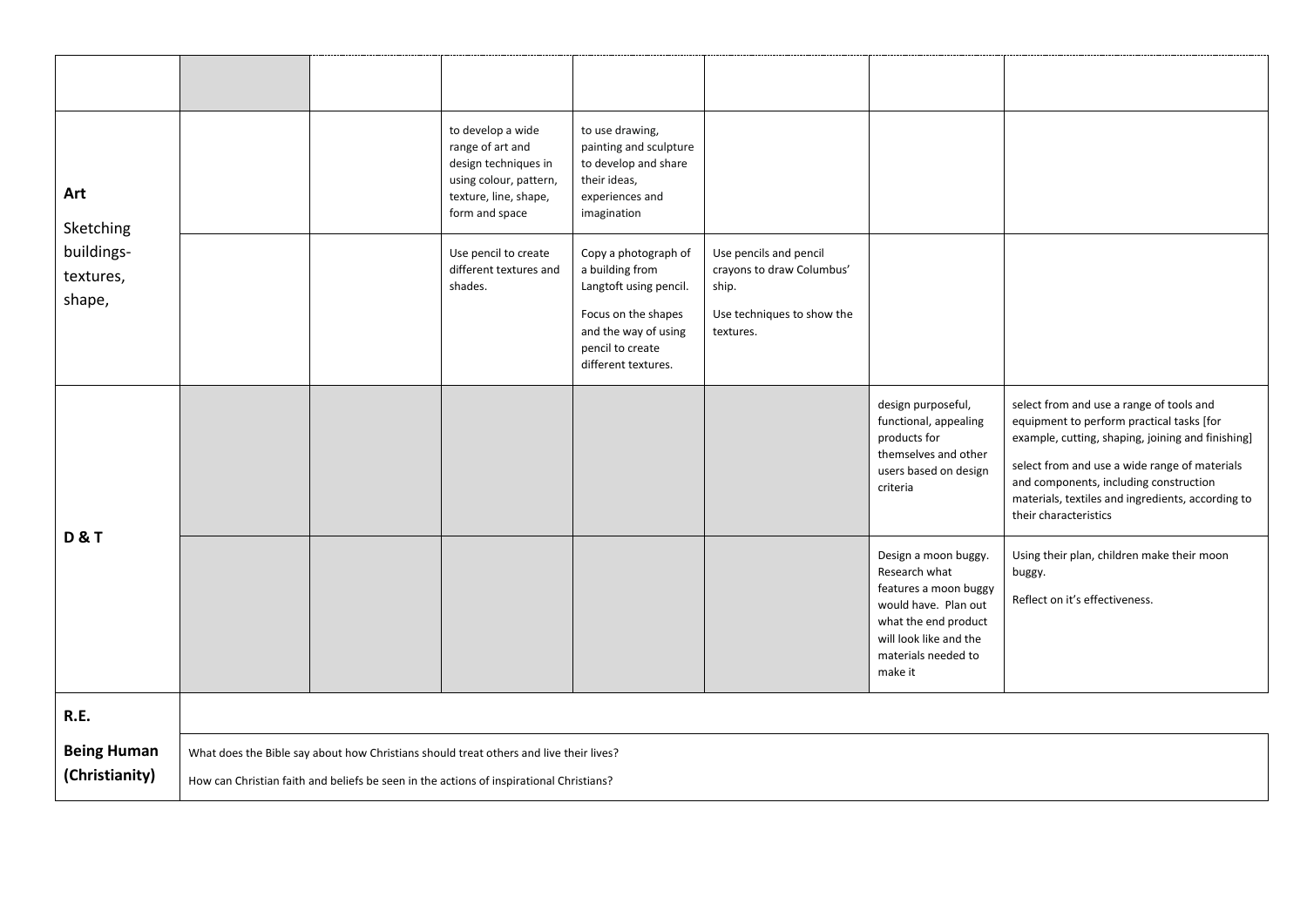| Lincolnshire                                  |                                                                                                                                                                                                                                                                                                                                                                                                                                                     |                                                                                                                                                                         |                                                                                                                                              |                                                                                                                                                                                          |                                                                                                                                                                                  |                                                                                                                                                                      |  |
|-----------------------------------------------|-----------------------------------------------------------------------------------------------------------------------------------------------------------------------------------------------------------------------------------------------------------------------------------------------------------------------------------------------------------------------------------------------------------------------------------------------------|-------------------------------------------------------------------------------------------------------------------------------------------------------------------------|----------------------------------------------------------------------------------------------------------------------------------------------|------------------------------------------------------------------------------------------------------------------------------------------------------------------------------------------|----------------------------------------------------------------------------------------------------------------------------------------------------------------------------------|----------------------------------------------------------------------------------------------------------------------------------------------------------------------|--|
| <b>Locally Agreed</b><br><b>Syllabus</b>      | The Christian Creation<br>Story<br>Learn about the story<br>of creation. Sequence<br>the story.                                                                                                                                                                                                                                                                                                                                                     | How should humans<br>live?<br>Read stories from the<br>Bible-Daniel in the<br>lion's den, Noah's Ark<br>Relate to knowing the<br>difference between<br>right and wrong. | The Parable of the<br>Lost Son                                                                                                               | The Parable of the Good<br>Samaritan                                                                                                                                                     | The Parable of the<br><b>Mustard Seed</b>                                                                                                                                        | Thinking of ways we could help others in the<br>local community.                                                                                                     |  |
| <b>PSHE</b><br><b>Being Me in</b><br>My World | identify some of my<br>hopes and fears for<br>this year know how to<br>use my Jigsaw Journal<br>recognise when I feel<br>worried and know<br>who to ask for help                                                                                                                                                                                                                                                                                    | understand the rights<br>and responsibilities of<br>being a member of my<br>class and school know<br>how to help myself<br>and others feel like we<br>belong            | listen to other people<br>and contribute my<br>own ideas about<br>rewards and<br>consequences help<br>make my class a safe<br>and fair place | listen to other people and<br>contribute my own ideas<br>about rewards and<br>consequences help make my<br>class a safe and fair place                                                   | understand how<br>following the Learning<br>Charter will help me<br>and others learn work<br>cooperatively                                                                       | recognise the choices I make and understand the<br>consequences to follow the Learning Charter                                                                       |  |
| (JIGSAW)                                      | Hopes and fears for<br>the year                                                                                                                                                                                                                                                                                                                                                                                                                     | Rights and<br>responsibilities                                                                                                                                          | Rewards and<br>consequences                                                                                                                  | <b>Rewards and consequences</b>                                                                                                                                                          | Our Learning Charter                                                                                                                                                             | Owning our Learning Charter                                                                                                                                          |  |
| <b>Music</b>                                  | use their voices expressively and creatively by singing songs and speaking chants and rhymes<br>play tuned and untuned instruments musically (children will experiment with sounds that can be made using their body, e.g. clapping, tapping, )<br>listen with concentration and understanding to a range of high-quality live and recorded music<br>experiment with, create, select and combine sounds using the inter-related dimensions of music |                                                                                                                                                                         |                                                                                                                                              |                                                                                                                                                                                          |                                                                                                                                                                                  |                                                                                                                                                                      |  |
| Charanga<br>Hands, Feet,<br>Heart             | a. Warm-up Games<br>b. Flexible Games<br>c. Listen and<br>appraise: Hands, Feet,<br>Heart by Joanna<br>Mangona                                                                                                                                                                                                                                                                                                                                      | a. Warm-up Games<br>b. Flexible Games<br>c. Listen and appraise:<br>The Click Song sung by<br>Miriam Makeba<br>d. Listen out to music<br>around the world:              | a. Warm-up Games<br>b. Flexible Games<br>c. Listen and appraise<br>: The Lion Sleeps<br>Tonight sung by<br>Soweto Gospel Choir               | a. Warm-up Games<br>b. Flexible Games<br>c. Listen and appraise: Bring<br>Him Back Home by Hugh<br>Masekela<br>d. Listen out to music around<br>the world: Libertango -<br>South America | a. Warm-up Games<br>b. Flexible Games<br>c. Listen and appraise:<br>You Can Call Me Al by<br>Paul Simon<br>d. Listen out to music<br>around the world:<br>Vaishnava Jana - India | a. Warm-up Games<br>b. Flexible Games<br>c. Listen and appraise: Hlokoloza by Arthur<br>Mofokate<br>d. Listen out to music around the world: Oye<br>Como Va - Mexico |  |